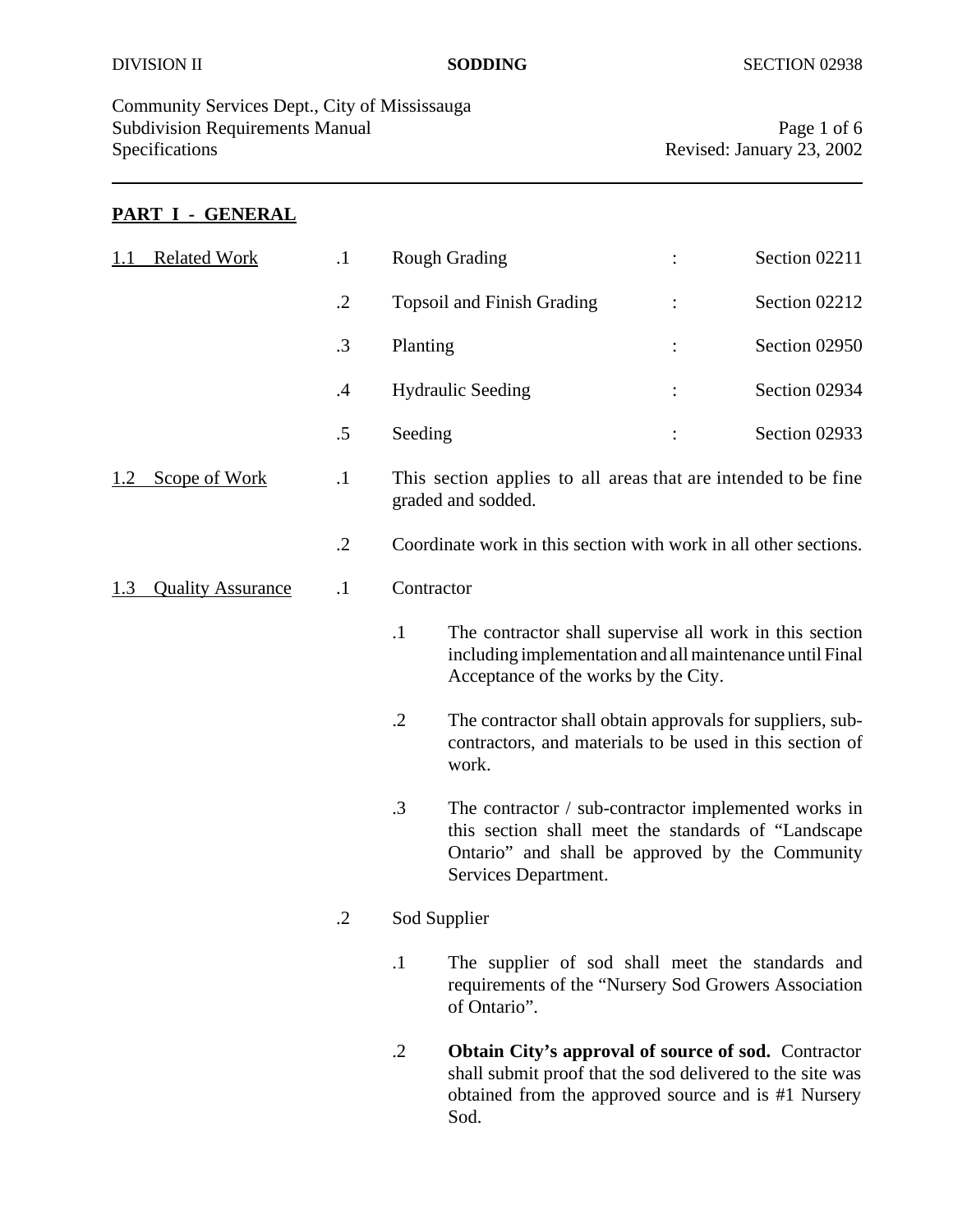# Community Services Dept., City of Mississauga Subdivision Requirements Manual Page 2 of 6<br>Specifications Revised: January 23, 2002

Revised: January 23, 2002

|     | 1.4 Product Delivery,<br><b>Storage, Handling</b> | $\cdot$ 1         | Schedule deliveries in order to keep storage at job site to<br>minimum without causing delays.                                                                                                                                       |
|-----|---------------------------------------------------|-------------------|--------------------------------------------------------------------------------------------------------------------------------------------------------------------------------------------------------------------------------------|
|     |                                                   | $\cdot$ .2        | Protect sod from drying out during transportation.                                                                                                                                                                                   |
|     |                                                   | $.3\phantom{0}$   | Deliver, unload and store sod on pallets. Keep sod moist and<br>cool at all times.                                                                                                                                                   |
|     |                                                   | $\mathcal{A}$     | Deliver sod to site within 24 hours of being lifted and lay sod<br>within 36 hours of being lifted.                                                                                                                                  |
|     |                                                   | $.5\,$            | Irregular or broken pieces of sod will not be accepted.                                                                                                                                                                              |
|     |                                                   | .6                | During wet weather allow sod to dry sufficiently to prevent<br>tearing during lifting and handling.                                                                                                                                  |
|     |                                                   | .7                | During dry weather protect sod from drying and water sod as<br>necessary to ensure its vitality and prevent dropping of soil in<br>handling. Dry sod will be rejected.                                                               |
|     |                                                   | $\boldsymbol{.8}$ | Deliver fertilizers and similar material to site packed in standard<br>containers, clearly marked with contents, weight, analysis and<br>name of manufacturer.                                                                       |
|     |                                                   | .9                | Store fertilizer in dry, weatherproof storage areas.                                                                                                                                                                                 |
|     | 1.5 Alternatives                                  | $\cdot$           | Should the contractor proceed to use material not previously<br>approved or materials contrary to the specifications, the<br>Community Services Department will proceed to have such<br>works rectified at the contractor's expense. |
|     | 1.6 Job Conditions                                | $\cdot$ 1         | Do not lay sod on frozen, snow or ice covered ground.                                                                                                                                                                                |
| 1.7 | Scheduling                                        | $\cdot$           | Schedule sod laying to coincide with topsoil operations.                                                                                                                                                                             |
| 1.8 | Guarantee and<br>Replacements                     | $\cdot$ 1         | Guarantee all sodded areas from installation until City accepts<br>sodded areas and undertakes maintenance of the sod.                                                                                                               |
|     |                                                   | $\cdot$ .2        | Replacement during Guarantee Period                                                                                                                                                                                                  |

.1 Replace sod that is dead, in an unhealthy and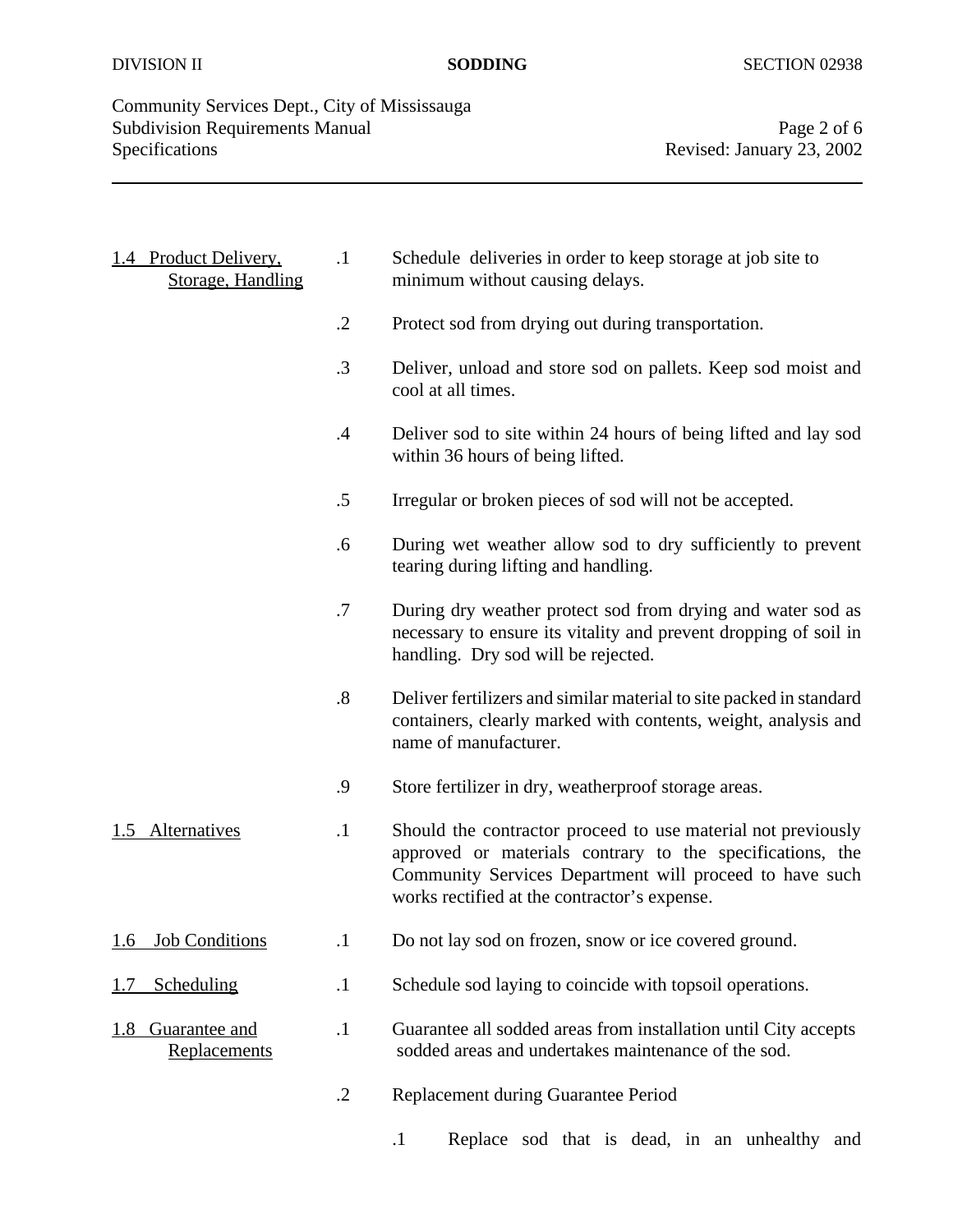Community Services Dept., City of Mississauga Subdivision Requirements Manual Page 3 of 6 Specifications Revised: January 23, 2002

unsatisfactory growing condition or in any other way that does not meet the requirements of the specifications and the City's standards.

- .2 The contractor shall not be responsible for replacement resulting from theft or vandalism.
- .3 Replacement sod shall be sod of the same mix as that originally installed.

#### **PART II - PRODUCTS**

- 2.1 Materials .1 Nursery Sod : Certified No. 1 Cultivated Turf Grass Sod to comply with standards outlined in most current "Guide Specification for Nursery Stock", published by the Canadian Nursery Trades Association.
	- .1 Sod to be sourced from a supplier approved by the Community Services representative. No other source to be used without written consent of the Community Services representative.
	- .2 Broken, dry or discoloured pieces of sod will be rejected by the Community Services representative.
	- .3 Sod shall be permeated with a strong fibrous root system; be uniform in texture and free from weeds and stones; be in a good healthy condition with no sign of decay, burned or bare spots; and contain sufficient moisture to maintain its vitality during transportation and placement.
	- .4 Each section of sod shall be approximately 450 mm wide, 1.8 m long and at least 20 mm thick.
	- .5 Supply sod which has been grown for two (2) years prior to cutting.
	- .2 Water: potable and free of impurities that would inhibit growth.
	- .3 Hardwood Pegs: 25 mm x 25 mm x 250 mm minimum size.
	- .4 Fertilizer :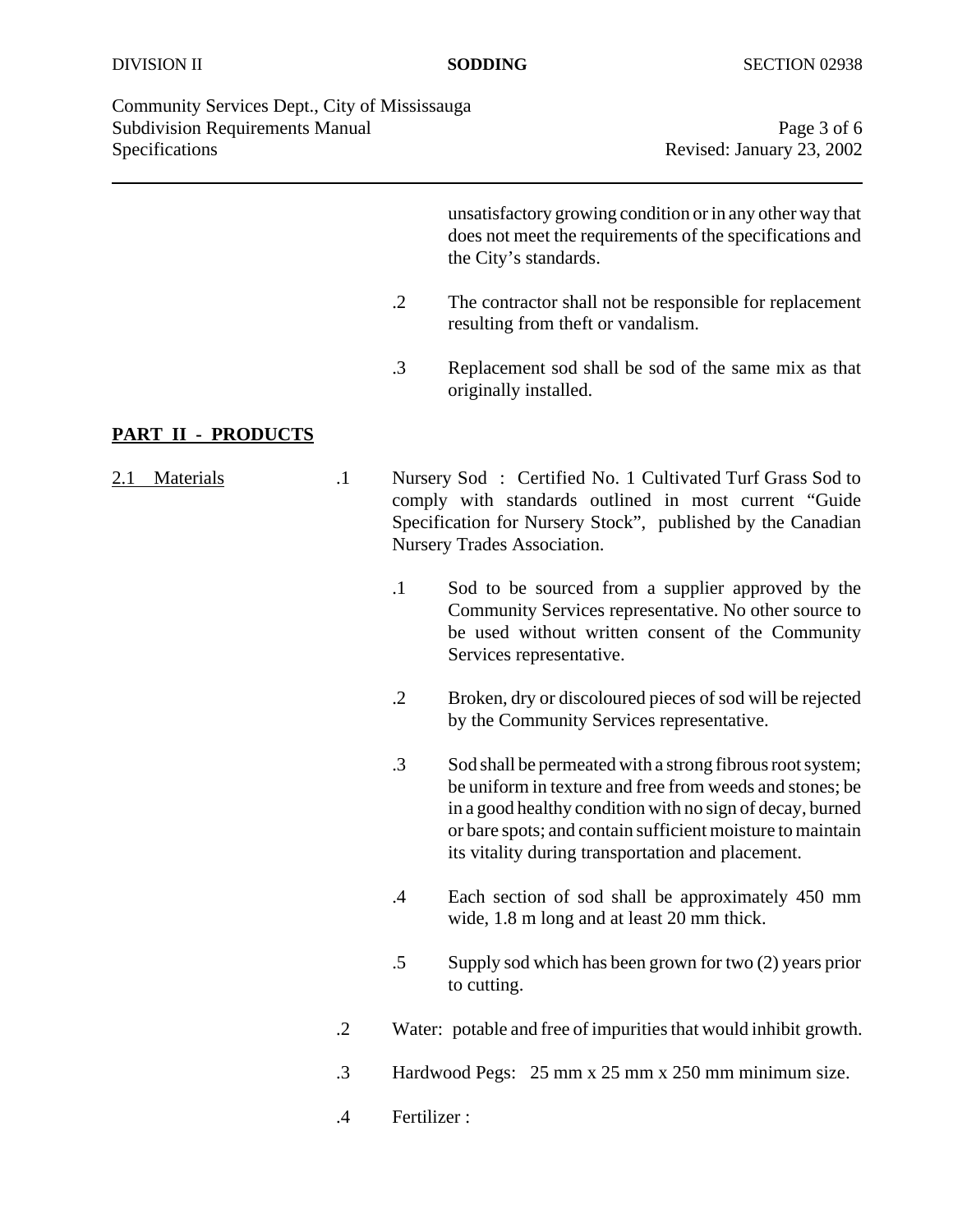| Community Services Dept., City of Mississauga |
|-----------------------------------------------|
| <b>Subdivision Requirements Manual</b>        |
| <b>Specifications</b>                         |

Page 4 of 6 Revised: January 23, 2002

- .1 Supply all fertilizers as required or as recommended by the soils analysis report and the sod supplier.
- .2 Unless otherwise noted, use complete synthetic slow release fertilizer with maximum 35% water soluble nitrogen.

## **PART III - EXECUTION**

| 3.1<br>Inspection    | $\cdot$ 1       | Prior to laying sod, verify that all related work in other sections<br>has been completed and that vehicular and construction access<br>will not be necessary over proposed sodded areas.                                                                                                                                                                                                                                                                         |
|----------------------|-----------------|-------------------------------------------------------------------------------------------------------------------------------------------------------------------------------------------------------------------------------------------------------------------------------------------------------------------------------------------------------------------------------------------------------------------------------------------------------------------|
|                      | $\cdot$ .2      | Prior to laying sod, verify that existing topsoil installation, finish<br>grades and depth are complete and approved by the Community<br>Services Department. Finished surface shall have compaction of<br>85% Standard Proctor Density, and be smooth, firm against foot<br>prints, and with a fine loose texture prior to sodding.                                                                                                                              |
| Workmanship<br>3.2   | $\cdot$ 1       | Lay sod during growing season. Laying sod during adverse<br>weather, including freezing and/or excessively wet or dry<br>conditions is not permitted.                                                                                                                                                                                                                                                                                                             |
|                      | $\cdot$ .2      | Ensure site is well drained.                                                                                                                                                                                                                                                                                                                                                                                                                                      |
|                      | $.3\phantom{0}$ | Clean up soil or debris spilled onto adjoining surfaces and<br>dispose of deleterious materials immediately.                                                                                                                                                                                                                                                                                                                                                      |
| Laying of Sod<br>3.3 | $\cdot$ 1       | Apply fertilizer in the presence of the Community Services<br>representative and as per soil tests and manufacturer's<br>recommendations. Fertilizer to be distributed evenly into the<br>topsoil by discing, raking or harrowing a minimum of 48 hrs.<br>prior to laying of sod. Notification of fertilizer application and<br>sod installation to be given to the Community Services<br>representative a minimum of 2 working days prior to work<br>commencing. |
|                      | $\cdot$ .2      | Lay sod in rows, perpendicular to slope, smooth and even with<br>adjoining surface, and with joints staggered. Butt sections<br>closely without overlapping or leaving gaps between sections.<br>Cut out irregular or thin sections with a sharp knife.                                                                                                                                                                                                           |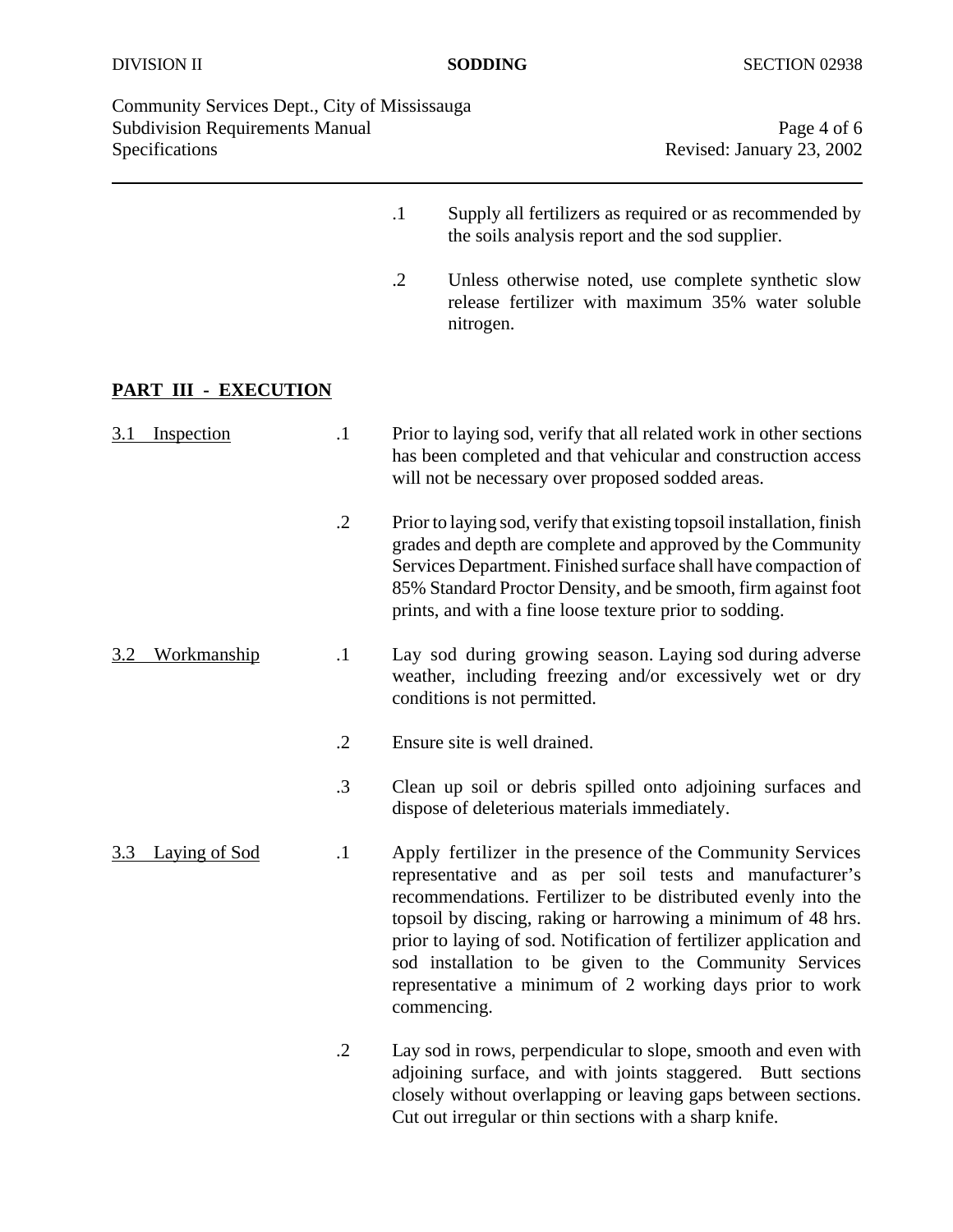| Community Services Dept., City of Mississauga |
|-----------------------------------------------|
| <b>Subdivision Requirements Manual</b>        |
| <b>Specifications</b>                         |

|                          | $.3\phantom{0}$ | Lay sod smoothly and flush with adjoining sod, curbs and<br>pavement areas.                                                                                                                                                                                                                                                                                                      |  |
|--------------------------|-----------------|----------------------------------------------------------------------------------------------------------------------------------------------------------------------------------------------------------------------------------------------------------------------------------------------------------------------------------------------------------------------------------|--|
|                          | .4              | Provide close contact between sod and soil by means of light<br>roller. Heavy rolling to correct irregularities in grade is not<br>permitted.                                                                                                                                                                                                                                    |  |
|                          | $.5\,$          | Water newly sodded areas immediately after laying sod to obtain<br>moisture penetration through sod into the top 100 mm of topsoil.                                                                                                                                                                                                                                              |  |
|                          | .6              | Provide adequate protection of sodded areas against erosion,<br>subsequent construction work and mechanical damage. Remove<br>protection after lawn areas have been accepted.                                                                                                                                                                                                    |  |
| 3.4 Laying of Pegged Sod | $\cdot$         | Lay sod sections perpendicular to the slope, on areas steeper than<br>3:1 and secure with wooden pegs. Place $3$ pegs per m <sup>2</sup> , 10 mm<br>from top edge to prevent shifting of sod and drive pegs flush<br>with top of sod soil level. Ensure that stakes do not affect service<br>and/or utility lines below grade. Provide a minimum of 3 stakes<br>per roll of sod. |  |
| Maintenance<br>3.5       | $\cdot$         | Ensure maintenance equipment suitable to City.                                                                                                                                                                                                                                                                                                                                   |  |
|                          | $\cdot$ .2      | Maintain sodded area from the time of installation until the first<br>cut of sod has been completed AND all sodded areas have<br>received Acceptance by City staff.                                                                                                                                                                                                              |  |
|                          | $\cdot$ 3       | Maintenance shall include all necessary measures to establish<br>and maintain grass in a healthy, vigorous growing condition.<br>Maintenance shall include, but not be limited to the following<br>work:                                                                                                                                                                         |  |
|                          |                 | Watering when required in sufficient quantities and at a<br>$\cdot$<br>frequency to prevent sod from drying out and to maintain<br>topsoil under sod continuously moist to a depth of 75 to<br>100 mm. Water sufficiently to ensure that sod has<br>become firmly rooted in the topsoil.                                                                                         |  |
|                          |                 | $\cdot$ .2<br>Mowing at regular intervals to maintain a maximum<br>height of 50 mm. Do not cut more than 1/3 of the grass<br>height at any one mowing. Trim and clip edges. Remove                                                                                                                                                                                               |  |

clippings.